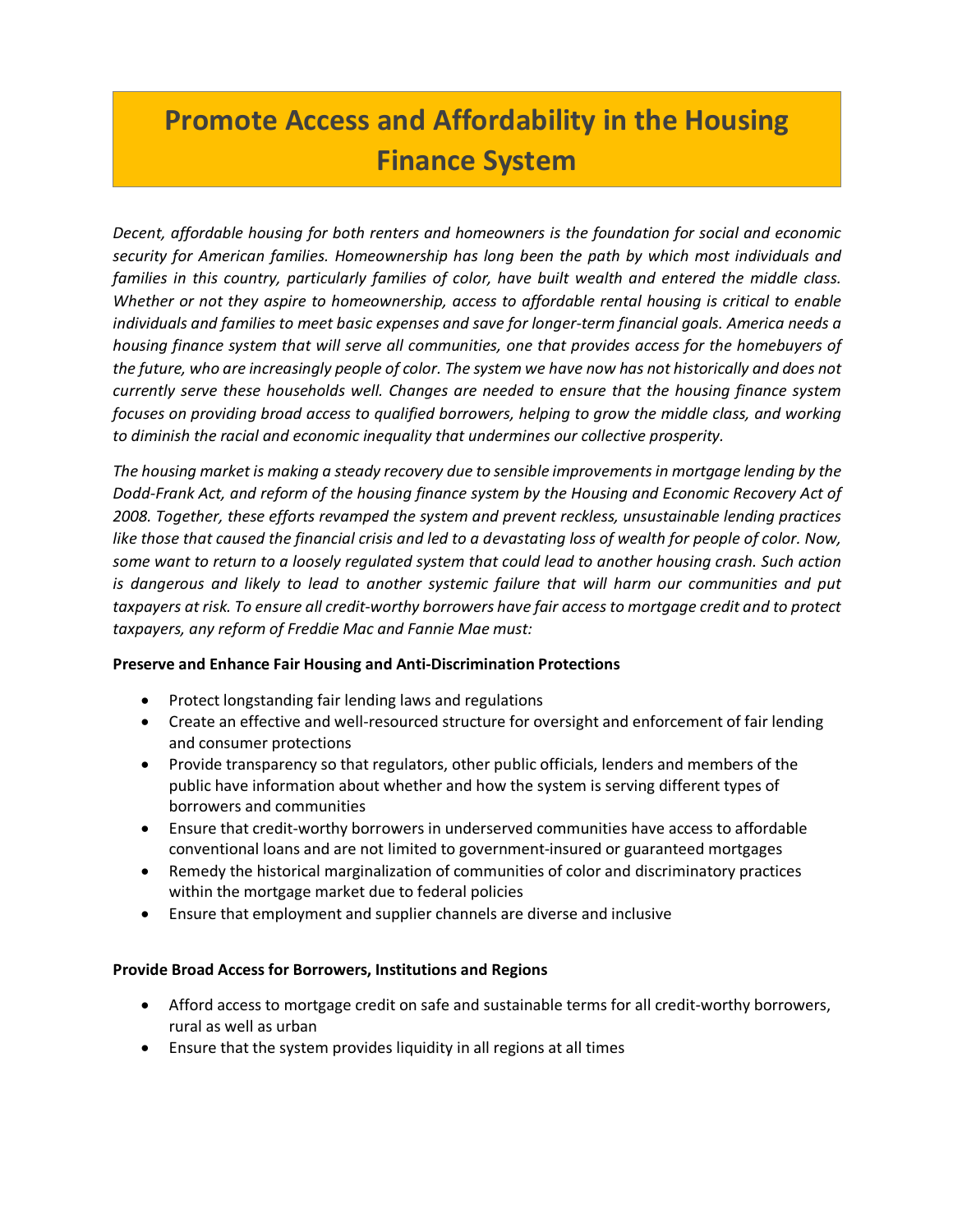- Provide community banks and credit unions access to the full benefits of the housing finance system, including equal access to the cash window, so they can compete on a level playing field with larger banks
- Ensure that rural lenders, which rely heavily on Fannie Mae and Freddie Mac, have fair, broad and affordable access to the housing finance system
- Ensure that Minority Depository Institutions have fair, broad and affordable access to the housing finance system and that the system adequately serves their needs
- Provide meaningful and effective support for Community Development Financial Institutions (CDFIs)

# **Preserve the System's Affordable Housing Mission, and the Availability of Inclusive Loan Products and Services**

- Preserve the affordable housing goals as a mechanism to ensure that housing finance needs in underserved rural and urban communities are met
- Preserve the Duty to Serve underserved markets, including the markets for preserving affordable rental housing, rural housing, and manufactured housing
- Promote cost-effective loan modifications
- Preserve FHA insured lending, responsible low-down payment mortgage loans, and ensure access to existing down payment assistance programs
- Integrate HUD approved housing counseling agencies into the home buying process with borrowers to improve outreach to underserved communities and strengthen mortgage applications by low and moderate-income borrowers; utilize HUD approved housing counseling agencies to help existing borrowers who are experiencing financial stress
- Significantly expand the Housing Trust Fund, the first new housing resource exclusively targeted to households with the lowest incomes, and Capital Magnet Fund, whose non-profit affordable housing developer and CDFI grantees have leveraged the federal investment to date tenfold

## **Protect Taxpayers**

- Taxpayers cannot be first in line, or disproportionately exposed to risks; protect and implement fully the reforms passed in 2008 and 2010 that require strong capital standards for all parties in the housing finance system and set strong standards for sustainable mortgages
- Eliminate excessive and/or unfair risk-based pricing; working families were not the cause of the 2008 housing crash and should not bear the burden of the risk by being forced to pay for the cost of the probability of another financial meltdown
- Regulate products, pricing, and rates of return to curb risky business practices

## **The following organizations have endorsed these principles:**

Capital Impact Partners CDFI Coalition Center for Responsible Lending Consumer Federation of America Enterprise Community Partners, Inc. Housing Partnership Network